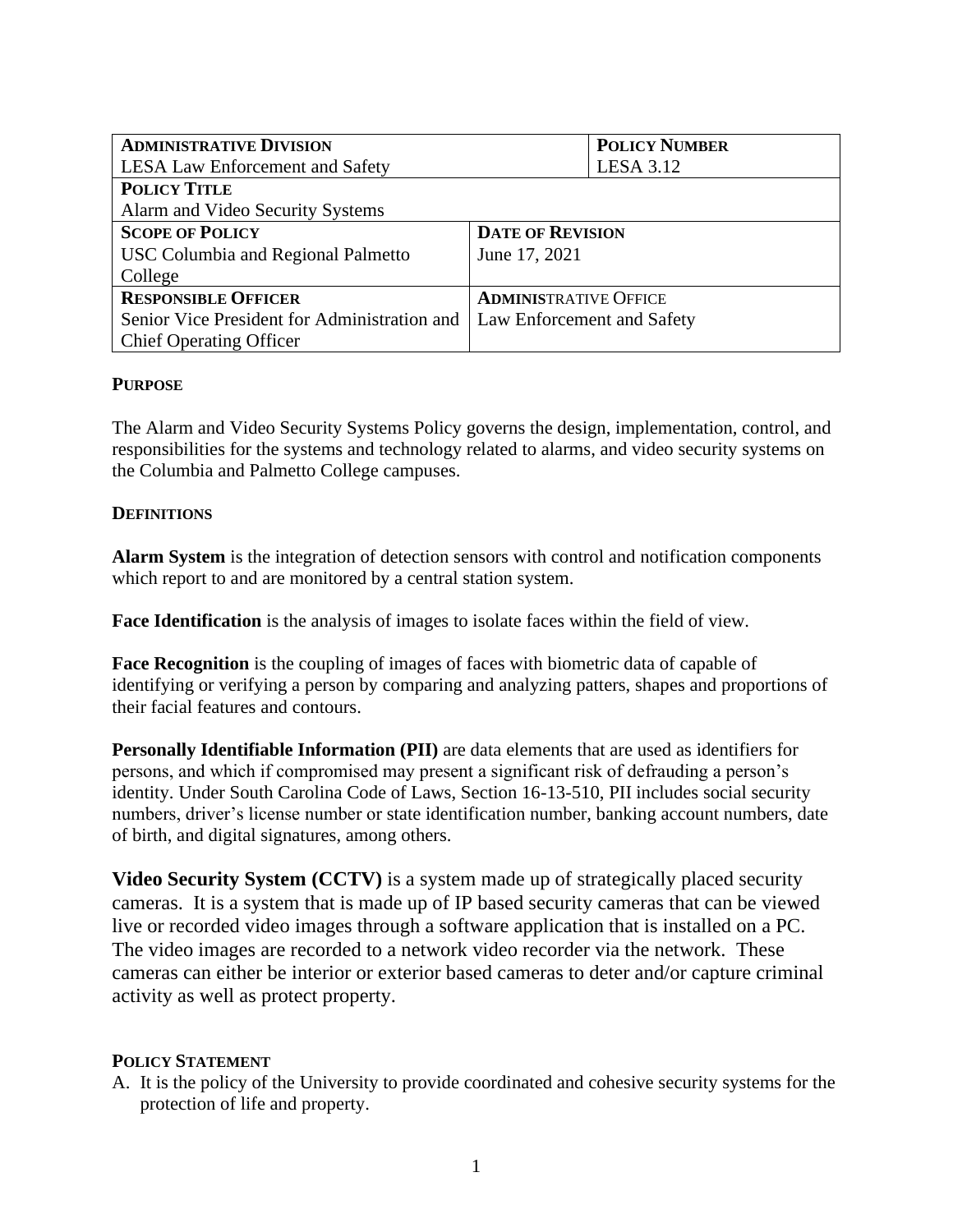## B. Due to the:

- 1. regulatory, statutory, and constitutional considerations related to privacy, access, building and fire codes, and other issues related to safety and security
- 2. highly technical and constantly evolving nature of alarm and video surveillance systems,
- 3. inherent value of these systems being deployed in a consistent manner,
- 4. extreme variations in quality of equipment design and installation in the commercial market,
- 5. central monitoring of alarm systems by the Division of Law Enforcement and Safety, and
- 6. need for interoperability and a consistent quality across campus
- C. The University requires all burglar alarms and video surveillance systems to be designed and installed by or authorized/approved by the Division of Law Enforcement and Safety.
- D. The Division of Law Enforcement and Safety is the only entity authorized to monitor those alarms installed in University facilities unless specifically authorized by the Associate Vice President for Law Enforcement and Safety.
- E. The video surveillance systems installed and maintained by the Division do not incorporate face recognition systems or processes; and do not capture store or transmit any personally identifiable information.
- F. Face identification technologies may be utilized as necessary for the implementation of video analytic applications including but not limited to occupancy counting, face covering compliance, and other similar tools which may be developed and implemented that aid in the securing of facilities and safety of personnel.

#### **PROCEDURES**

- A. If a department or office desires a security alarm or video surveillance system they are to contact the Division of Law Enforcement and Safety and request a security survey and an estimate for the work requested.
- B. The Division of Law Enforcement and Safety will design install and maintain all video surveillance and alarm systems.

# **RELATED UNIVERSITY, STATE AND FEDERAL POLICIES**  [UNIV 1.51 Data and Information Governance](http://sc.edu/policies/ppm/univ151.pdf)